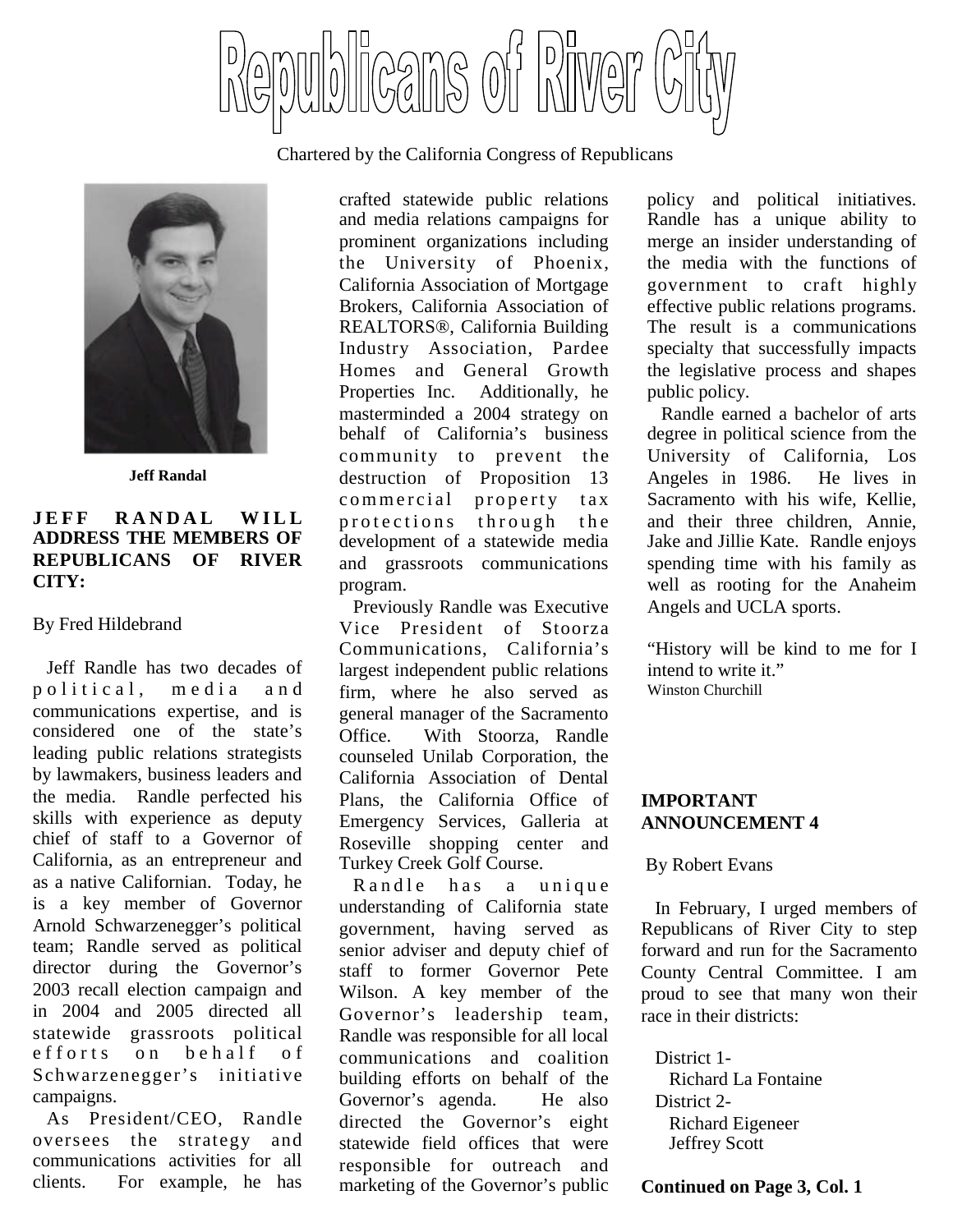

**Chairman Duf Sundheim**

#### **VICTORY '06**

by Duf Sundheim, Chairman, California Republican Party

The last three years have been three of the most unusual and successful in the history of the California Republican Party. Now we will determine whether that period was an aberration or a turning point. The re-election of Governor Arnold Schwarzenegger is front and center. We also have a superior slate of statewide candidates and strong candidates for other races throughout the state. These individuals have the spirit of reform, new ideas, and vision. They will face a recycled Democrat team whose unifying theme is Tax, Tax, and Tax some more.

The 2006 campaign, Victory '06, will have the largest field and volunteer team in the history of the CRP. I cannot express to you in words the feeling I had last Saturday when I addressed the 67 members of our field staff team, under the direction of Bill Christiansen, in Sacramento. There were women and men from all over California that reflected the diversity of our state. As I looked into their eyes, I felt like I was looking into the future of the California Republican Party. The future of our party is bright.

The road to victory in '06 has four main objectives: 1) re-elect the Governor; 2) elect our Statewide candidates; 3) protect and pick up seats in the legislature; and 4) continue to cultivate and develop the people and techniques to win elections in 2008 and beyond.

No effort can succeed without leadership. We are fortunate to have one of the best I have ever met. I am pleased to announce that General William Lyon will become the new Chairman of Team California '06.

General Lyon is Chairman of the Board and Chief Executive Officer of William Lyon Homes headquartered in Newport Beach, California. General Lyon and his combined companies have produced more than 100,000 residential units spanning a history of more than 45 years.

Major General Lyon was also Chief of the Air Force Reserve from 1975 to 1979. He was selected for this prestigious assignment by the Chief of Staff of the Air Force in April of 1975. General Lyon was nominated to the Senate for confirmation by President Gerald R. Ford. This responsibility included management of a \$700,000,000 budget that encompassed the activities of approximately 200,000 reservists. During General Lyon's distinguished military career, he flew combat missions in Korea and served in other assignments in Europe, the Pacific and North Africa. He received 17 awards and decorations including the Distinguished Service Medal, Legion of Merit, the Distinguished Flying Cross, the Air Medal with two oak leaf clusters and the Presidential Unit Citation.

With end of the primary election, the players for each side are set. The goals we have set are aggressive, but achievable and important to the future of our state. Success will require our best and a carefully coordinated effort among our candidates, the field staff, the volunteers and not the least, your generous support. I have complete faith in our ability to achieve these goals and I look forward to working with you to make it happen.

# **COMMUNITY LEADERS JOIN CALIFORNIA REPUBLICAN PARTY TO SUPPORT REPUB-LICAN CANDIDATES**

by Duf Sundheim

The California Republican Party announced California Victory '06 chairs in each of California's 58 counties.

"California Republicans support the Governor's vision to move our state forward by continuing to strengthen our economy, hold the line on taxes, invest in education, and build the California of the future. Together, we will bring this bold vision to every community across the state," said California Republican Party Chairman Duf Sundheim. "I look forward to working with each one of these local leaders to elect Republican candidates, from Governor Schwarzenegger down the ballot, on November 7."

Victory '06 is the statewide grassroots organization of the California Republican Party. Victory '06 county chairs will work in conjunction with the existing Republican Party county chairs to ensure Republican candidates are elected across California.

Sacramento County Chairs are: Donna Schalansky, County Chair and Carl Burton, Victory '06 Chair.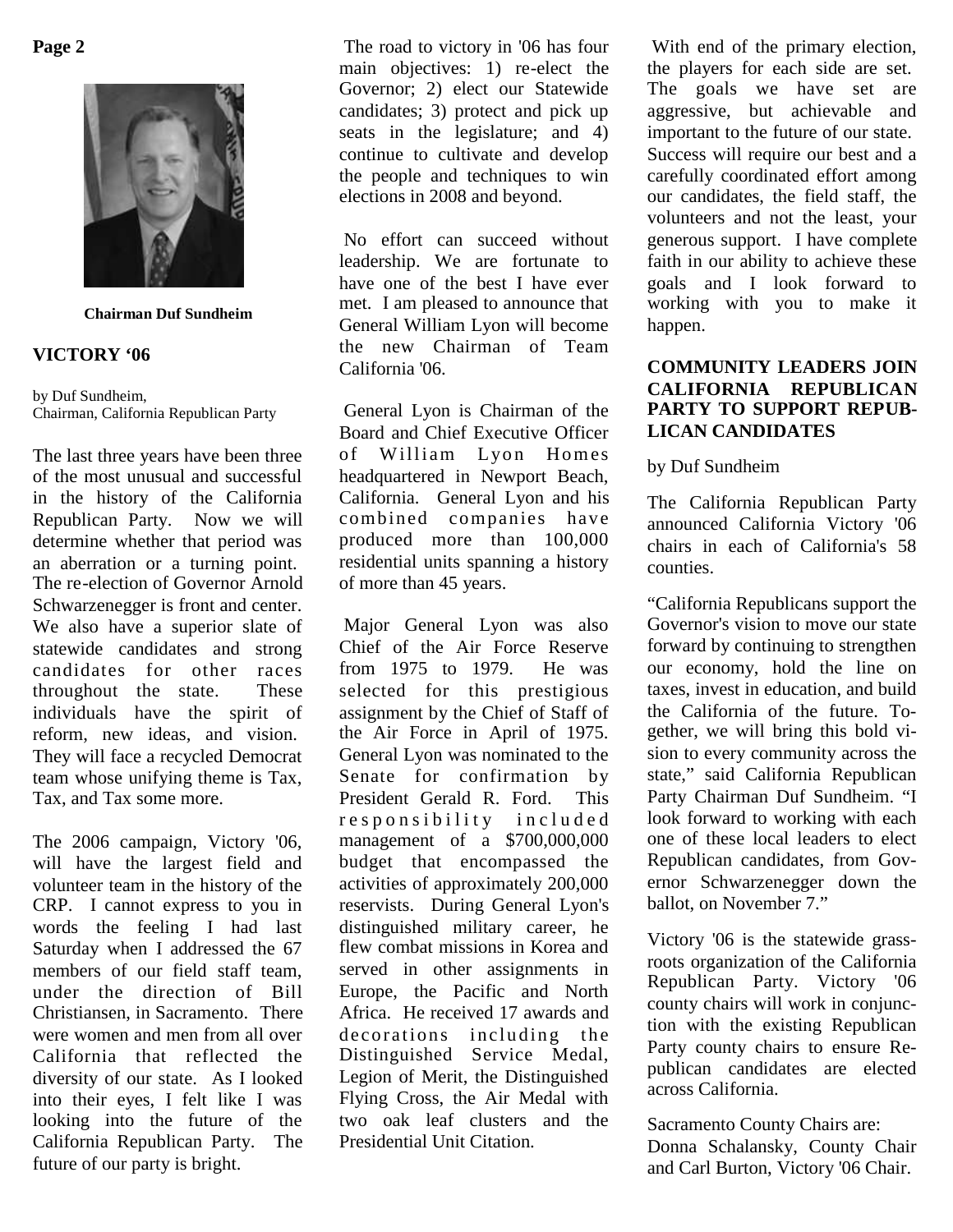# **Page 3**

District 3- Robert Evans Mary Pearson Kenneth Weddle Norm Jachens Carl Burton Betty Axup District 4- Craig MacGlashan District 5- George Bradshaw

In addition, Paul Green won his race for State Senate and William Chan won his race for Assembly and they will take their place as members of the Sacramento County Central Committee (and as voting members of the California Republican Party).

Congratulations to each member of the Republicans of River City who entered the arena and to those who

# **EMINENT DOMAIN AND YOU - Part 3 of 3**

#### by Joshua L. Baker

*This is the third of a three-part installment regarding last summer's Supreme Court decision in Kelo v. City of New London, which expanded the definition of "public use" under the Takings Clause of the Fifth Amendment.*

The Takings Clause provides that "private property [shall not] be taken for public use, without just compensation." The public use requirement is a substantive limitation on the exercise of the eminent domain power. Although the Court had never explicitly defined what constitutes a "public" use, its decisions had established five categories of public uses that may justify a taking: (1) direct government use of property (i.e., for military bases,

prisons, etc.); (2) highways and other public facilities to which the citizens have a right of access; (3) railroads, utility lines and other facilities operated by common carriers; (4) urban renewal plans to remedy the public nuisance created by blighted neighborhoods; and (5) one-time Hawaiian land reform.

The condemnation authorized in *Kelo* does not fit within any these categories. The property was not condemned for government ownership or for a government function, nor was the property taken for the purpose of being open to the public; instead, it is to be under the exclusive control of private parties. Further, none of the future owners of the condemned property are common carriers. In fact, they will be no different than any other private residential or business owners. Also, the condemned property was not in any way located within a "blighted" neighborhood, as defined by case law. Thus, as we have seen so many times in the past, the majority in *Kelo* permitted the Court to once again overstep its bounds.

The Kelo decision strikes at the heart of several traditional Republican values: the rule of law, protection of private property rights, limited government and individual responsibility. The Court failed to protect the rule of law because it did not follow its past precedent of how "public use" was defined under the Takings Clause, which resulted in a harsh blow to the concept of the protection of private property. The decision further represents a challenge to the pursuit of limited government, as the Supreme's willingness to legislate from the bench comes with no ability on our behalf to elect them to "office". This enlargement of the government's power without our vote further represents a threat to

individual responsibility, as it has long been argued that the basis of a society dependent on the ideal of individual responsibility is the freedom to own and control one's own property. As so eloquently put by Ludwig von Mises, "private property creates for the individual a sphere in which he is free of the state. It sets limits to the operation of the authoritarian will." The *Kelo* decision represents a threat to the very type of society that Republicans fight for in every election. We must remember what this case stands for and be ready to question every candidate for office who wishes to represent us, whether it be on the local, state or national level. Because without someone to fight with us against the excesses of government, the values that we hold so dear will continue to be chopped away.

# **GRANDMA DOESN'T KNOW EVERYTHING**

Little Tony was staying with his grandmother for a few days.

He'd been playing outside with the other kids for a while when he came into the house and asked her, "Grandma, what is that called when 2 people are sleeping in the same room and one is on top of the other?"

She was a little taken aback, but decided to tell him the truth.

"It's called sexual intercourse, darling."

Little Tony just said, "Oh, OK" and went back outside to talk and play with the other kids.

A few minutes later he came back in and said angrily, "Grandma, it is not called sexual intercourse! It's called Bunk Beds! And Jimmy's Mom wants to talk to you."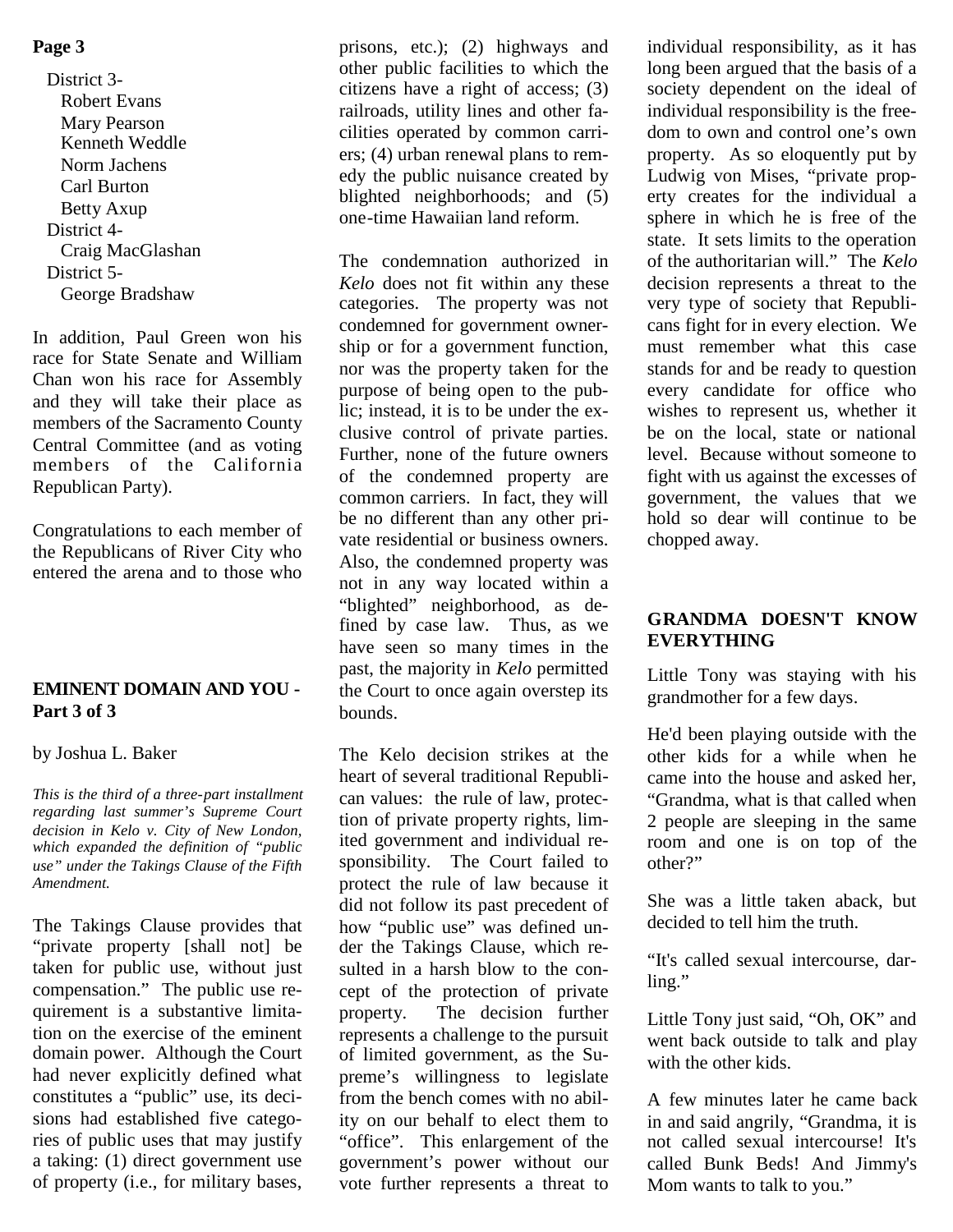# **Page 4**

Republicans of River City registered voters at the Sacramento County Fair in May. Here are some pictures from that event:



Carl Burton mans the booth.



Al Livingston stopped by to help.



Alice and Rob Saunders registered voters and had a good time.

All together we registered over 50 voters and also collected over 125 Join Arnold team cards from visitors to the fair.



John Madriz had a good time too.



Marian Higdon and Lt. Col. Ed Gorre had registrants as soon as



they sat down as you can see from this photo.



A mother registered her daughter.

# **FOR ALL YOUR INSURANCE NEEDS, CALL RRC MEMBER SAMUEL R JONES:**

Samuel R. Jones

Agent.<br>CA Insurance License #0E10314

7244 Regard Way Sacramento, California 95842<br>916.332.2506 business/fax 916.813.1657 cell samuel\_jones@us.aflac.com aflac.com



Afiac.



Robert Evans takes a turn at registering voters.

As you can see from the sign, we gave away a TV and we will award it at our regular members meeting on June 20, 2006.

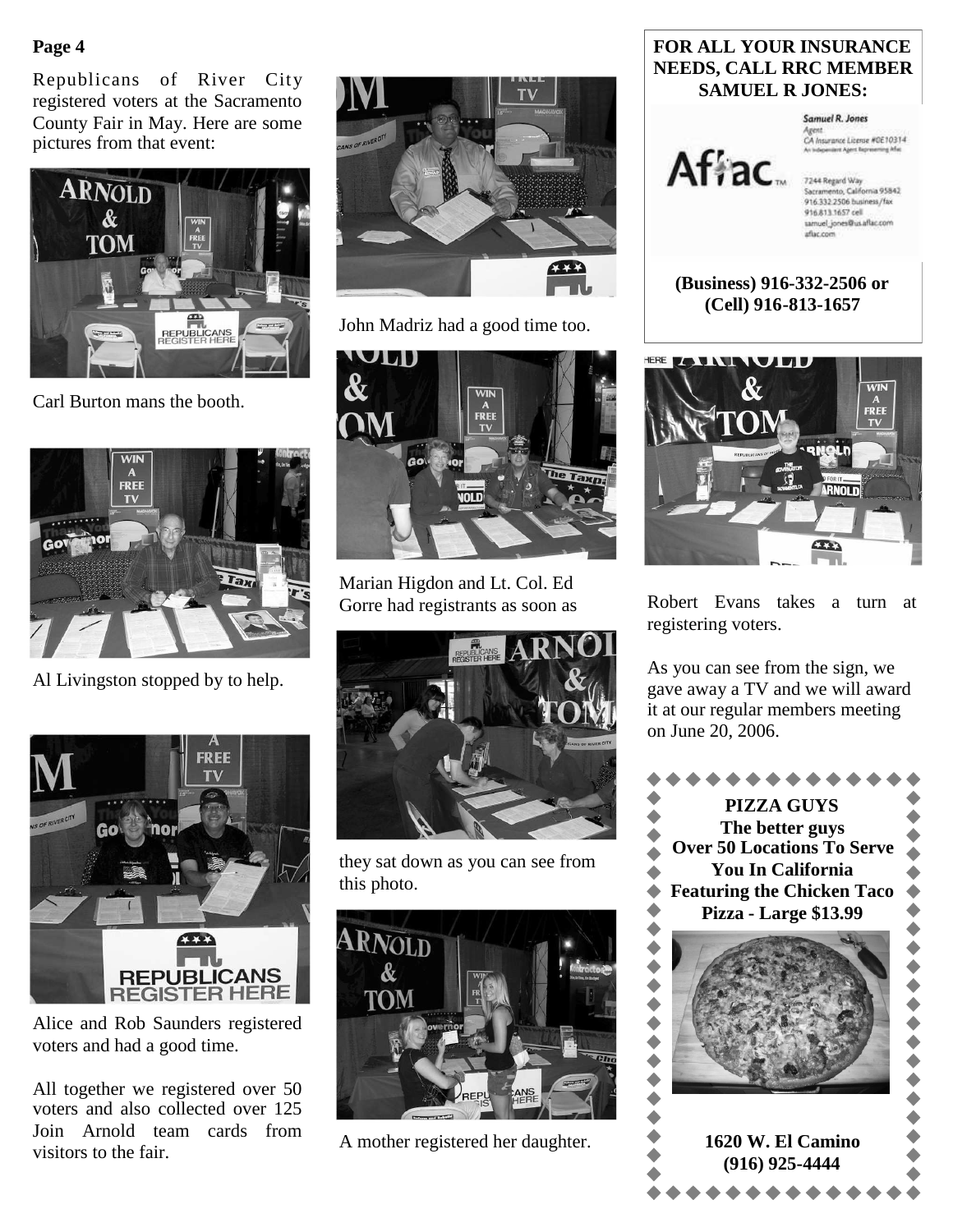#### **Page 5**

# **ROAD RAGE**

Here's some food for thought; what do others see in us on our daily walk?

An honest man was being tailgated by a stressed out woman on a busy boulevard. Suddenly, the light turned yellow, just in front of him.

He did the right thing, stopping at the crosswalk, even though he could have beaten the red light by accelerating through the intersection.

The tailgating woman hit the roof, and the horn, screaming in frustration as she missed her chance to get through the intersection, dropping her cell phone and makeup.

As she was still in mid-rant, she heard a tap on her window and looked up into the face of a very serious police officer.

The officer ordered her to exit her car with her hands up.

He took her to the police station where she was searched, finger printed, photographed, and placed in a holding cell.

After a couple of hours, a policeman approached the cell and opened the door.

She was escorted back to the booking desk where the arresting officer was waiting with her personal effects.

He said, "I'm very sorry for this mistake."

"You see, I pulled up behind your car while you were blowing your horn, flipping off the guy in front of you, and cussing a blue streak at him."

"I noticed the 'Choose Life' license plate holder, the 'What Would Jesus Do' bumper sticker, the 'Follow Me to Sunday-School' bumper sticker, and the chrome-plated Christian Fish emblem on the trunk."

"Naturally... I assumed you had stolen the car."

# **OUR MAY MEETING:**

Ted Gaines, 4th District Assembly candidate, visited River City and spoke to our members. Here are a few pictures from the meeting:



Ted was pleased with the turnout at the meeting and gave us a good speech.



As you can see from the attention given him by our members.



RRC members look forward to Ted as our next Assembly member.

# **ON THIS DATE IN JUNE:**

June 1, 1963 - Democrat Governor George Wallace announces defiance of court order issued by Republican federal judge Frank Johnson to integrate the University of Alabama.

June 2, 1924 - Republican President Calvin Coolidge signs bill passed by Republican Congress granting U. S. citizenship to all Native Americans.

June 4, 1860 - Republican U. S. Senator Charles Sumner (R-MA) delivers his classic address, "The Barbarism of Slavery."

June 5, 1956 - Republican federal judge Frank Johnson rules in favor of Rosa Parks in decision striking down "blacks in the back of the bus" law.

June 8, 1866 - U. S. Senate passes Republicans' 14th Amendment guaranteeing due process and equal protection of the law to all citizens, 94% of Republicans vote yes and 100% of Democrats vote no.

June 24, 1940 - The Republican Party platform calls for integration of the armed forces (but FDR fails to order integration).

June 26, 1857 - Abraham Lincoln declares the Republican position that slavery is "cruelly wrong," while Democrats "cultivate and excite hatred" for blacks.

June 28, 1864 - Republican majority in Congress repeals the Fugitive Slave Acts.

June 29, 1982 - President Ronald Reagan signs 25 year extension of the 1965 Voting Rights Act.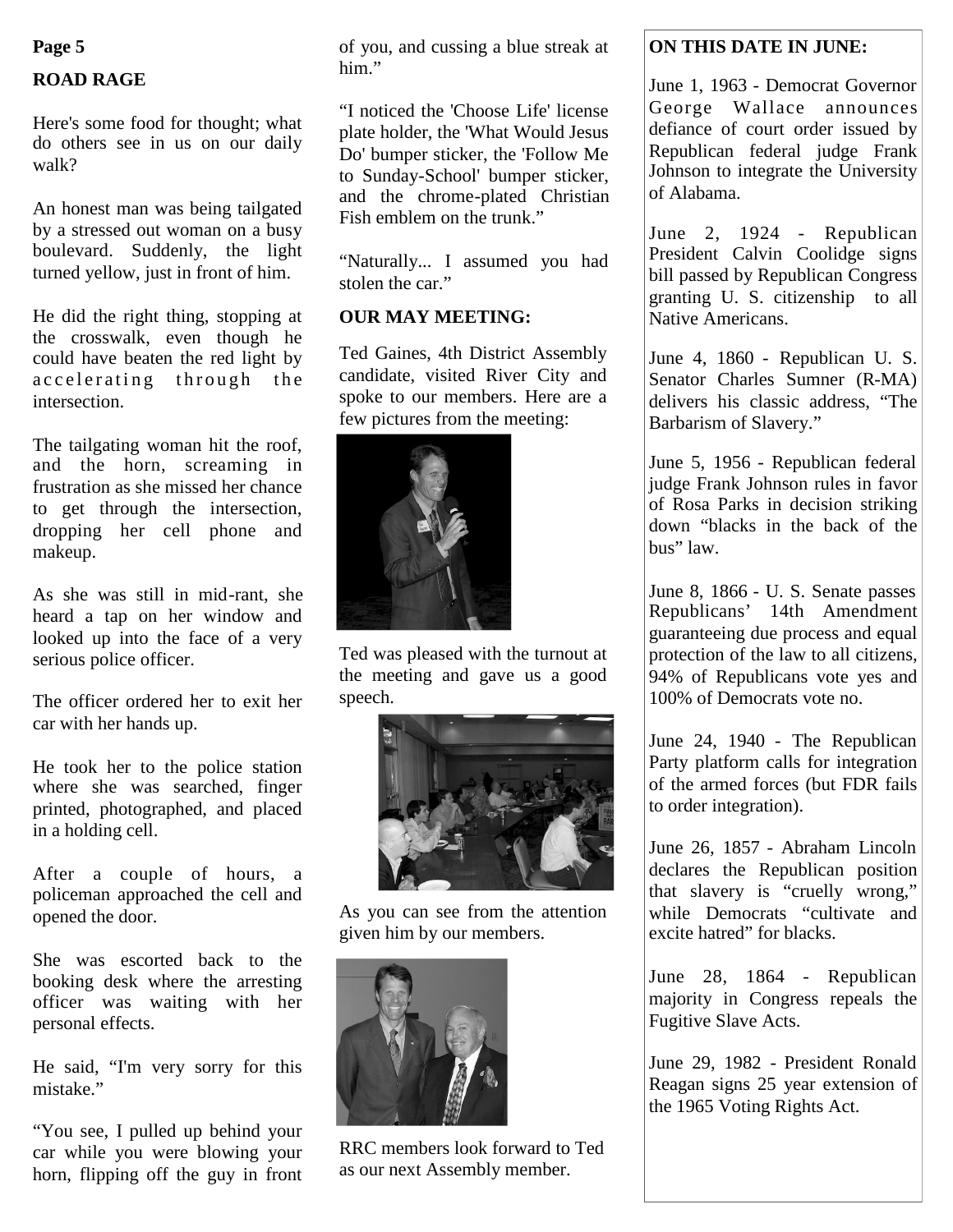# **GOVERNOR'S CORNER Page 6**



Arnold Schwarzenegger

#### **06/13/06**

# **Governor Schwarzenegger Touts \$100 Million Proposed Targeted Investment in Early Education for Children Most in Need**

Governor Arnold Schwarzenegger today met with parents and teachers to discuss the benefits of his \$100 million budget proposal to expand pre-kindergarten programs at lowperforming schools. During the roundtable discussion at Herman Leimbach Elementary, the Governor explained how quality preschool programs can help close the achievement gap and improve academic performance for kids in low and middle income families.

"Last week, the voters rejected Proposition 82 but that does not mean they rejected preschool," said Governor Schwarzenegger. "We want to do it right, in a fiscally responsible way that will help the kids who need it most."

The Governor's budget proposal invests \$100 million in early education programs and facilities, giving an estimated 43,000 California four-year olds access to preschool. This funding falls within the Proposition 98 guarantee and will have no impact on the state's structural deficit.

Specifically, the plan includes \$50 million to expand access to preschool for four-year olds in lowperforming school districts. This investment is the first step of a three-year phase-in of an initiative to expand preschool opportunities to children most in need. This expansion will also include quality reforms to promote family literacy. The proposal also leverages other general fund dollars that provide child care, making half-day preschool programs more helpful to working parents. In addition, the May Revision provides an increase of \$50 million in one-time funds in the Child Care Facilities Revolving Fund to address facilities needs for preschool expansion.

Governor Schwarzenegger last week sent a letter to all members of



Governor Schwarzenegger and Carl Burton compare their sartorial splendor at the Governor's Victory '06 reception primary election night. Cassandra King and Robert Evans look on.

the State Legislature, calling on lawmakers to support the Governor's \$100 million proposal to ensure that every four-year-old child in the lowest three deciles will have the opportunity to attend a quality preschool program.

"From preschool to graduate school, my budget stands strongly on the side of teachers, parents and especially our students," said Governor Schwarzenegger. "I know we can build a school system in California that matches our highest ambitions and leads to a brighter future for our state."

Governor Schwarzenegger's proposed education budget totals \$55.1 billion, increases education spending by \$8.1 billion since 2004-2005 and brings per-student funding to a record \$11,268.

Governor Schwarzenegger and Maria Schreiber greet visitors to the Governor's Victory '06 reception. John Madriz (left) and Norman Jachens (right) look on with other guests and well-wishers.



# **Republicans of River City Board of Directors:**

Carl Burton, President Norman Jachens, 1<sup>st</sup> Vice President George Bradshaw, 2<sup>nd</sup> Vice President Robert Evans, Treasurer Betty Axup, Membership Secretary Paul Green, Jr., Past President Florin Ciuriuc, Director William Chan, Director Richard Eigenheer, Director Ed Gorre, Director Marion Higdon, Director Fred Hildebrand, Director Richard LaFontaine, Director Marko Mlikotin, Director Mary Pearson, Director Barbara Sullivan, Director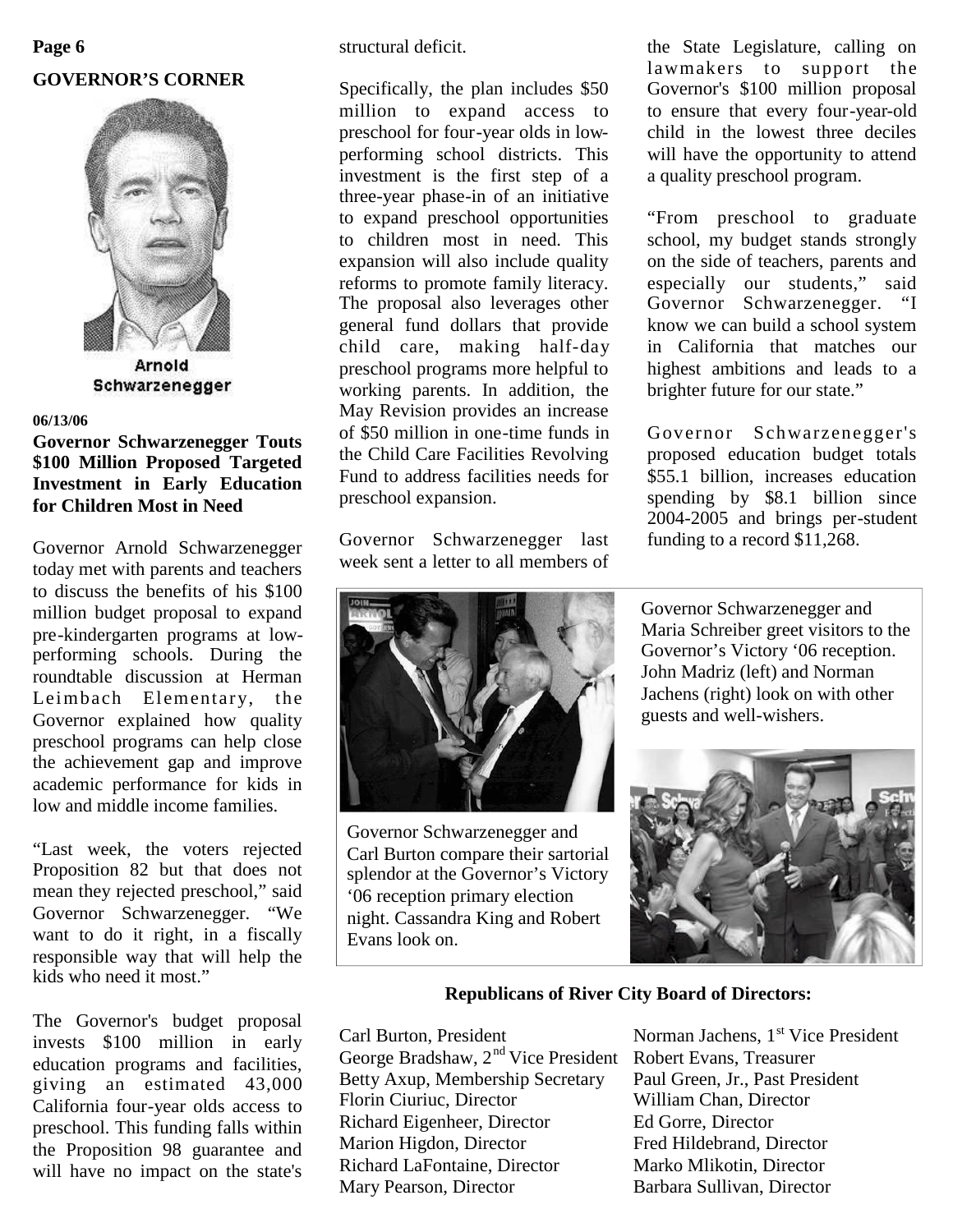# **The President's Corner Page 7**



Carl Burton, President of RRC

by Carl Burton

The road to victory in November begins in Sacramento County with the support of the members of Republicans of River City. YOU are part of the committee that will HELP our Republican team win on November 7.

Your phone calls, precinct walking and attending events to promote our candidates will give us Victory on Election Day. Our state wide team is made up of:

- Governor Arnold Schwarzenegger for Governor
- State Senator Tom McClintock for Lt. Governor
- Secretary of State Bruce McPherson for Sec. of State
- Tony Strickland for State **Controller**
- State Board of Equalization Member Claude Parrish for State Treasurer
- State Senator Chuck Poochigian for Attorney General
- Steve Poizner for Insurance Commissioner
- Bill Leonard for State Board of Equalization
- Richard Mountjoy for United State Senator

I'm sure as Republicans of River

City we will be working together to elect our statewide team.

We will need Republican volunteers right away to start making telephone calls and recruiting additional volunteers for the Sacramento County Victory '06 Team to reach our goal on Election Day. Please call me at 916-485- 5741 to let me know when you can help.

PS. Duf Sundheim, Chairman of California Republican Party, appointed me as the Sacramento County Victory '06 Chairman.

# **HISTORY OF THE REPUBLI-CAN PARTY**



On March 20, 1854, several dozen men and women in Ripon, Wisconsin called for a new political party, to be called the Republican Party. A few months later, on July 6, a convention of 10,000 anti-slavery activists at Jackson, Michigan organized the first state Republican Party.

Republicans came together for the first time as a national party at an organizational meeting in Pittsburgh on February 22, 1856. The next day, the delegates established the Republican National Committee and elected New York's national committeeman, Edwin Morgan, to be the first chairman of the RNC.

"The Republican Party is the ship; all else is the sea."

Would you like to contribute to the Republicans of River City newsletter? If so, let us know about it!

Send and email to us at editor@sacrrc.com



**Would you be interested in placing an ad for your business, product or service in this newsletter?**

**The Republicans of River City newsletter is read by more than 750 Republicans and Republican policy supporters.**

**If you are interested in placing an ad in the Republicans of River City newsletter, contact Carl Burton at 916-359-5741 or send an email to editor@sacrrc.com.**

**Carl will discuss ad rates and the terms and conditions of advertising in our newsletter with you. We look forward to helping you reach new customers with your ad.**



Volume 2006, Issue 6 P. O. Box 1635 Carmichael, CA 95609-1635

Editor: Robert S. Evans Telephone 359-5741